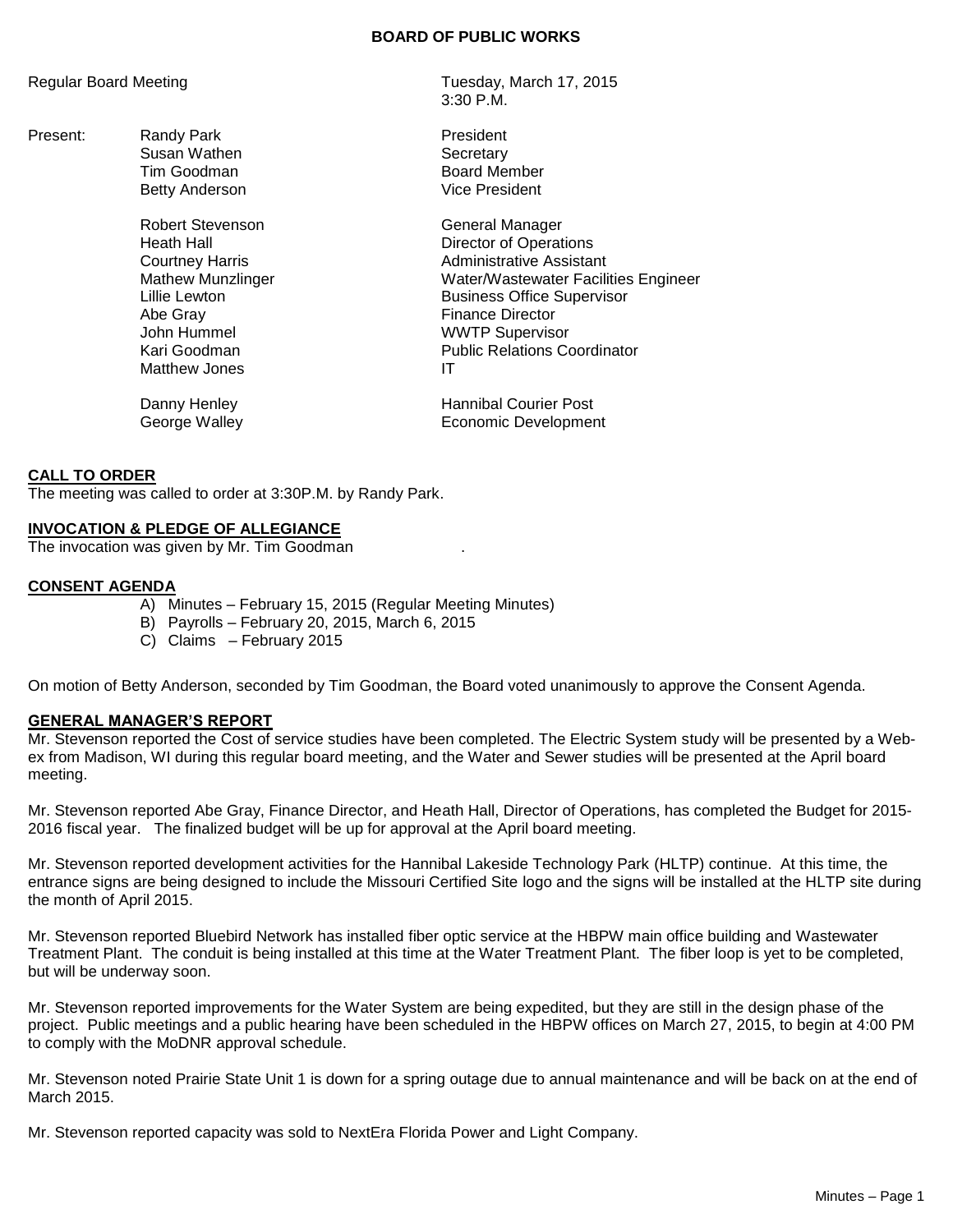# **Human Resources**

Mr. Stevenson reported the summer job vacancies have been filled, and the Human Resource department is currently looking for seasonal help to supplement construction crews.

## **Public Relations**

Mr. Stevenson reported a meeting was held with Rich Stilley, the Business Manager for Hannibal Public School District #60. The meeting took place to invite the school district to be a key account of the HBPW. Mr. Stevenson and Kari Goodman will be meeting with General Mills soon to discuss key account options as well.

Mr. Stevenson reported the HBPW supervisors sponsored 8 HBPW employees and two family members to participate in the Polar Plunge 2015. The HBPW was able to raise over \$200.00 this year for the event.

### **Operations Report**

Mr. Hall noted the Electric Department reported 2 outages for the month of February. The Electric crew completed the job site at the Sleep Inn, along with the Wastewater Treatment Plant.

Mr. Hall reported the Water Department worked on the raw water intake that froze completely with needle ice during the month of February. The Water Crew was able to clear the blockage and continue pumping water to the Wastewater Treatment Plant.

Mr. Hall reported the Sewer Crew responded to 8 reported stop ups, and there were no Sanitary Sewer Overflows (SSOs) reported for the month of February.

Mr. Hall noted Water Treatment Plant flooding incident repairs continued during the month of February. Repairs to the office, lab, and basement area have been completed by an in-house crew. The materials for the new 24 inch drain line have been delivered, and the installation of the new line should begin in March.

## **FINANCIAL REPORT**

Abe Gray presented the Board with the financial results for the month of February and year to date results. The FY2015-16 finalized budget was discussed and reviewed.

## **PROJECTS REPORT**

Mathew Munzlinger presented the Board with an updated progress report of ongoing projects along with a slideshow of pictures to see improvements being made at the Wastewater Treatment Plant. This includes projects from the Water System and Water Treatment Plant, as well as the Sewer System and Wastewater Treatment Plant. Mr. Munzlinger noted the progress of these projects and studies is acceptable and will continue as weather permits.

On motion of Betty Anderson, seconded by Susan Wathen, the Board voted unanimously to approve the Regular Reports.

#### **NEW BUSINESS**

A web-ex presentation was given by Mark Beauchamp, President of Utility Financial Solutions, on the Executive Report for the Electric Cost of Service study and financial projection for the Hannibal Board of Public Works. This report was prepared to provide the HBPW with a comprehensive examination of its existing rate structure by an outside party. Discussion was held by the HBPW board members after the presentation.

#### **Travel Reports**

Mr. Stevenson reported he attended the American Public Power Association, CEO Round Table Conference in Phoenix, Arizona March 2-3, 2015.

Heath Hall reported he attended the American Public Power Association's (APPA) Winter Institute in Anaheim, California during the month of February.

#### **SPECIAL REPORTS**

Mr. Stevenson discussed the Mutual Aid Contract Agreement between the City of Hannibal, The Board of Public Works, The Missouri Public Utility Alliance (MPUA), and the American Public Power Association (APPA). Mr. Stevenson noted the agreement would need to be sent to the Hannibal City Council for approval.

On motion of Susan Wathen, seconded by Tim Goodman, the Board voted unanimously to send the Mutual Aid Contract Agreement to the Hannibal City Council.